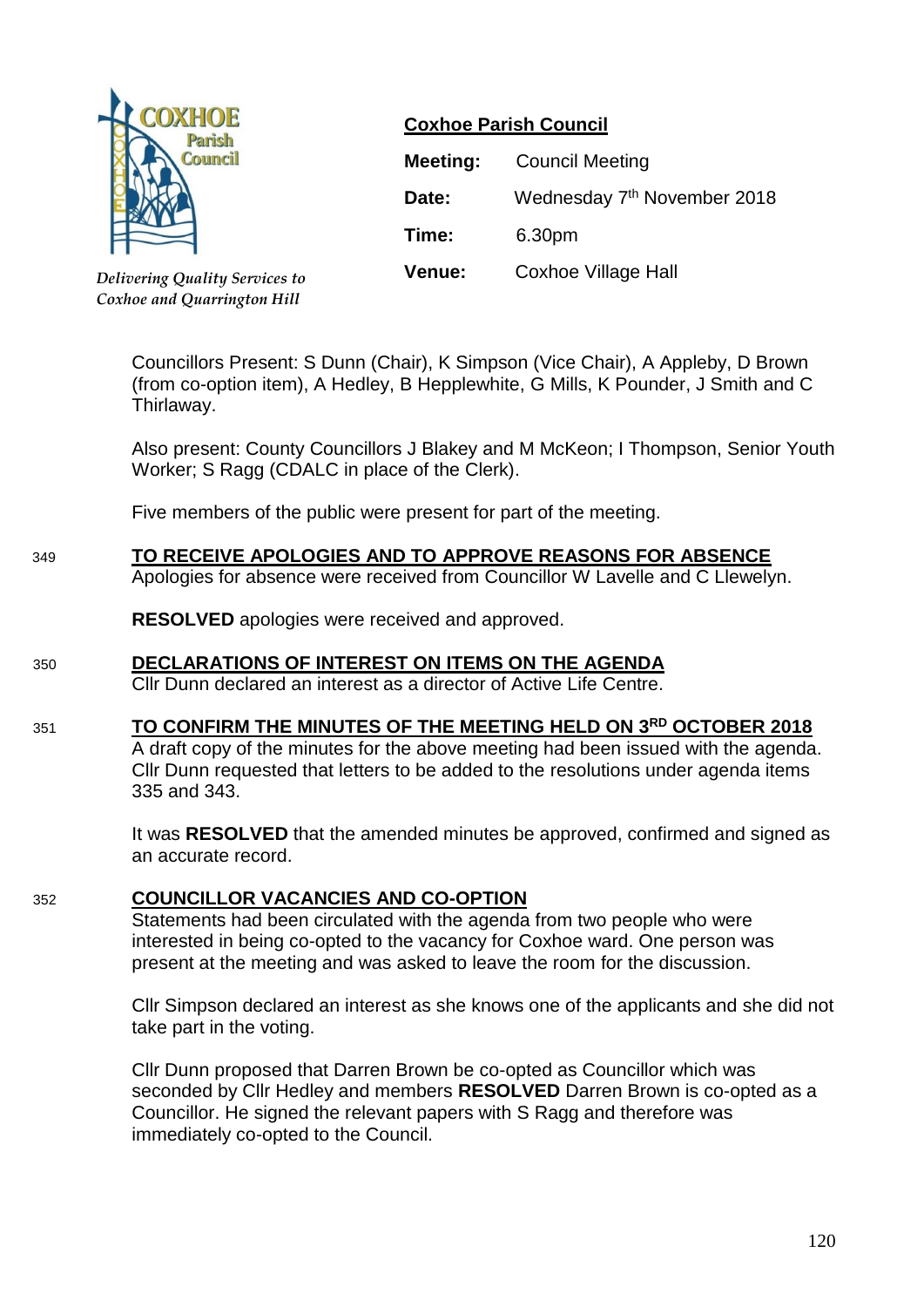#### 353 **PUBLIC PARTICIPATION**

Members of the public were invited to address the meeting.

A resident said that seven months ago the state of the footpath by Ronnie Carr's butchers was raised. Cllr Dunn said it is frustrating that some things take time and that Cllr McKeon has a local further education college who may be able to tarmac the area and this hopefully means something is being done.

A resident asked if there was anything to report back about bins in Quarrington Hill and wanted to raise this again as bins are not being taken back in at the back of Steetley Terrace. Cllr Dunn said that the Parish Council has no powers on this however it is for householders to take out their bins and they are required to take them back in. Cllr Mills asked if notes can be put on the bins and Cllr Dunn said the Council may do this or remove bins. Cllr Blakey said she can ask the County Council to send a letter to remind residents.

A resident congratulated the Council on the fireworks display and asked if the Council would put on a display at Quarrington Hill as well. Cllr Dunn said various sites had been considered including the park, quarry and former fireworks site at Quarrington Hill and had been ruled out by the fireworks contractor. Cllr Dunn thanked the Clerk and Administration Assistant for the massive amounts of work and the volunteers on the evening. Cllr Smith asked if the Parish Council insurance would cover a fireworks event at Quarrington Hill and Cllr Dunn said it may if the Parish was involved. The resident suggested Cassop School as a potential site for a display.

Cllr Dunn requested that members agree to bring forward the items on Youth Provision and Durham County Councillors' Update; this was **RESOLVED**.

#### 354 **YOUTH PROVISION**

#### Youth Worker Report

The Senior Youth Worker presented a written report and gave a verbal update. Attendance is 25 Juniors and 32 Seniors on Fridays. Access to the hall has been restricted. Cllr Dunn asked if numbers have been restricted and I Thompson said no. Quarrington Hill has seen up to 14 young people attending on Mondays. In October half term they had planned a junior and a senior activity but time constraints meant only the senior activity took place. 15 young people went to Flamingo Land; some had been under remote supervision so went in groups by themselves and the trip was very good. There had been an issue with three young people leaving a Coxhoe session, and an incident with young people blocking the stairwell and following several requests they had been asked to leave by the centre manager. I Thompson reported they are on a final warning. Cllrs Simpson and Mills asked questions. Cllr Dunn thanked I Thompson for his update.

**RESOLVED** the report and the information on Youth Provision are received and noted.

#### 355 **DURHAM COUNTY COUNCILLORS' UPDATE**

Cllr Dunn said he and the Clerk had reviewed which items took most time at Parish Council meetings and proposed the County Councillors' update be put in writing for future meetings. The three County Cllrs attended the meeting about parking at Coxhoe Primary School and had spoken to hauliers about not shedding loads and taking care of speed, she felt everything had been taken on board and that the majority of wagons are being over-sheeted. She said the quarries' officers are getting

121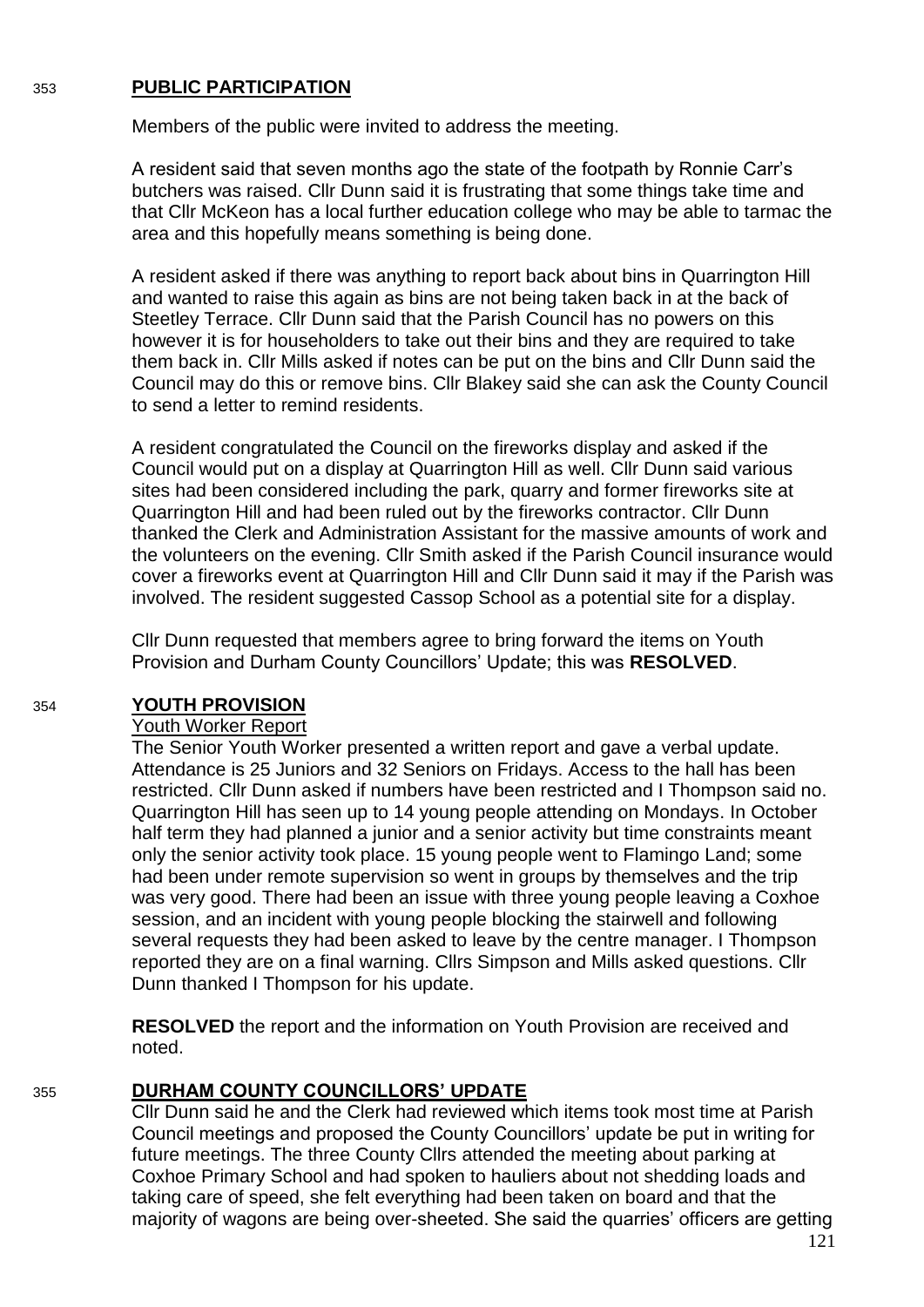road sweepers out quickly. Cllr Dunn said quarries have taken responsibility for certain areas each and are to ensure these are clean. Cllr Blakey said there is discussion about dropping the speed limit at the A177 junction. Cllr Simpson asked if the County Council would be monitoring traffic where building works are happening near the A1 roundabout. Cllr Pounder asked about a speed restriction that had been suggested some time ago on the A177 which had been rejected and asked about revisiting that. Cllrs Blakey and Dunn said they had requested speed restrictions and these had been rejected, Cllr Dunn said this will be raised again. Cllr Hepplewhite said that quarry operators should be contacted. Cllr Blakey said there have been two further fly tipping incidents on Red Briar Bank. She had attended a Halloween party at Quarrington Hill Community Centre and said the person who runs messy play has a space and is to contact the Clerk and Coxhoe Village Hall. Cllr Blakey said Durham City Homes are to demolish the electricity building at Lansdowne Terrace but that a plan had been put forward for parking bays which residents had not wanted and that there is a lot of activity going on at Active Life Centre in the early hours of the morning and residents had asked whether a gate could be put on the centre.

A written report was distributed by Cllr McKeon and Cllr Dunn. Cllr Pounder said South Durham Hunt had been reported some years ago as they caused parking difficulties by Quarrington Hill churchyard and had scared dogs but that they have moved on by the time people report this. Cllr Dunn suggested that information be provided for Quarrington Hill residents so they know who to report to and can do it quickly. Cllr Pounder said that with Speed Watch the Police have to put a notice up which he said warns drivers. Cllr Blakey confirmed this is the case.

**RESOLVED** the report and the information are received and noted.

#### 356 **REQUEST FOR EASEMENT OVER PARISH COUNCIL LAND ADJOINING LOWFIELD BUNGALOW**

Cllr Dunn said the request had changed from the original request by the resident. Advice has been sought from the solicitor which had been circulated. Further advice was sought as to whether the Council could be obliged to allow them to build a road on the land but unfortunately no response is yet received. Cllr Hepplewhite said the Council has a responsibility to allow access to Basic Cottages which she feels is a disgrace at the moment and said also an industrial unit is being built near the site and questioned whether permission had been granted for what is being built. Cllr Dunn said the planning permission has been granted. He explained which land the resident is claiming has been used and said the parking area and trees are quite unsightly. Cllr Dunn suggested the copse could be thinned out and trees planted along the route to make it more attractive for residents and the view from the village green. Cllr Dunn proposed the Council ask the resident if he would be prepared to give up his claim for other access over other areas and the Parish could grant him access over its land. Cllr Hepplewhite wanted to ensure the Parish Council retained control of the area and would like to see a footpath from Basic Cottages. Cllr Dunn said if agreement cannot be reached the Council could end up in a land tribunal. Cllr Simpson felt the request was different to what had been discussed with the resident. She felt with a new beautician opening up there would be more parking difficulties than there are now. Cllr Dunn confirmed his proposal is to ask the resident to accept their proposed option B and give up other options but to take further legal advice. Cllr Mills proposed taking legal advice and then suggesting that proposal to the resident. Cllr Hedley felt the claims of access should be refuted and await legal advice in order to make a considered decision. Cllr Dunn restated the proposal to refute the claims of access and offer option B if the resident gives up his other potential claims, and take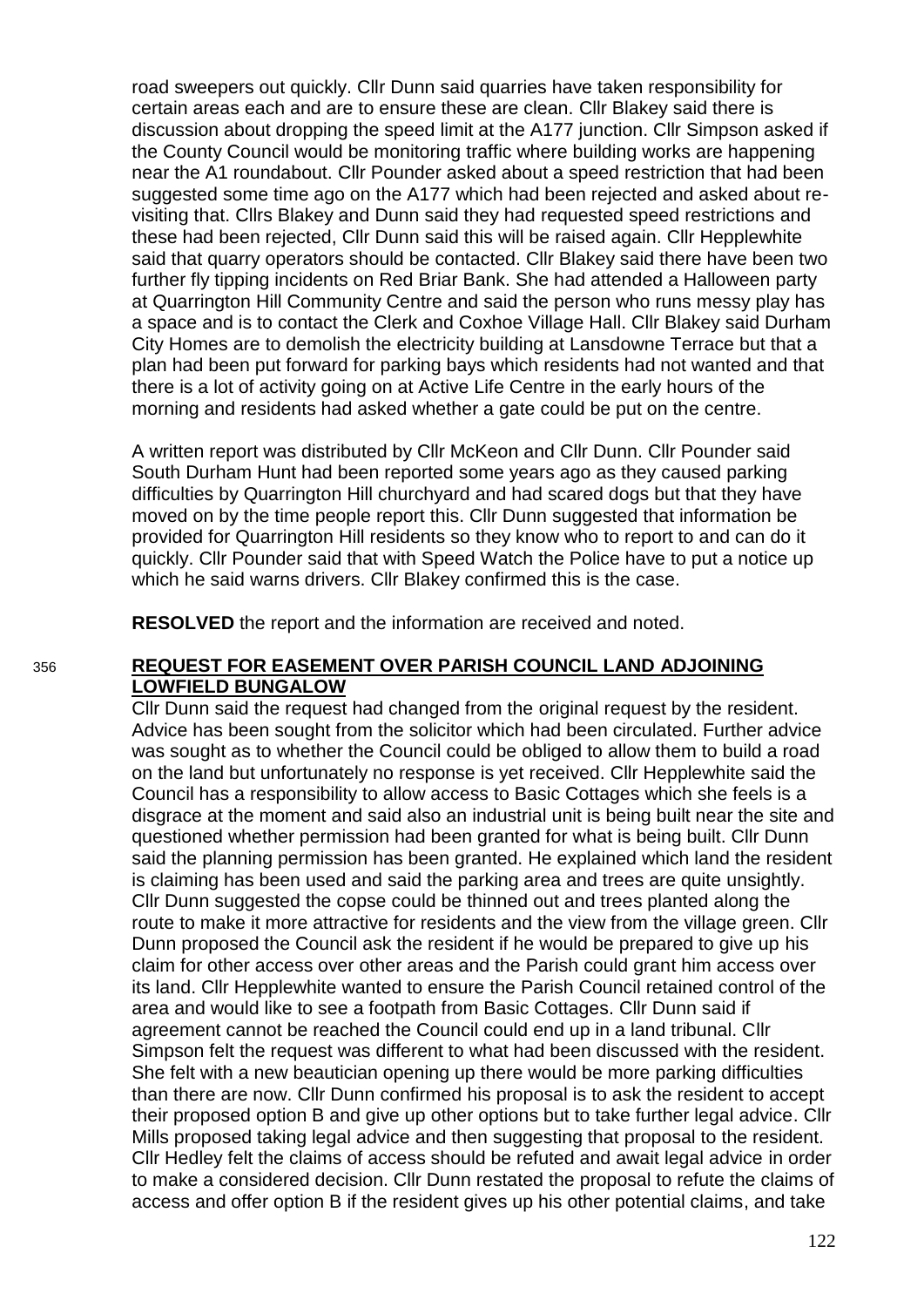further legal advice. This was **RESOLVED**.

# 357 **PARKING**

# Notes of public meeting held 18th October 2018

Cllr Dunn said a report had been circulated with the comments from the meeting which had been well attended. Traders had supported parking time restrictions. He said the comments had been passed on to highways officers and they will arrange consultation before Christmas with the results ready after Christmas. Cllr Simpson said Cornforth Lane is really bad with nose to nose parking blocking drives and this is also happening in the back lane and emphasised people take their lives in their hands driving along the street, and this issue is going round in circles. Cllr Dunn said the parking lines are only advisory and Cllr Simpson said double yellow lines are required; Cllr Hedley agreed with this and felt permit parking should be introduced. Cllr Hepplewhite felt the county Council had not taken into account parking when they developed the school. Cllr Smith asked where residents would park if parking restrictions were introduced and Cllr Simpson said people would need to find places for suitable parking. Cllr Hedley said the meeting had many people saying the same as Cllr Simpson. Cllr Dunn said there had been a suggestion at the meeting about opening up the mini roundabout at the A177 to exiting traffic. Cllr Simpson said this had been chaos during the roadworks. One-way traffic and traffic calming measures were discussed.

# **RESOLVED:**

**(A)** the notes of the meeting were received and accepted.

**(B)** parking restrictions on the front street to be pursued as a matter of urgency.

**(C)** Cllr Simpson's proposal of enhanced restrictions on Cornforth Lane is moved towards consultation.

**(D)** Cllr Simpson's proposal of enhanced observation by the Police at school times is accepted.

**(E)** Cllr Hedley's proposal of consideration and consultation on resident only parking on Cornforth Lane.

**(F)** Cllr Hepplewhite's proposal of asking about another entrance to the school and potentially parking on the grass verge on the A177.

**(G)** parking at the Village Hall to be looked at.

Cllr Dunn said that Mr Gatenby has said he would be prepared to lease or sell the freehold of the derelict site across from the Village Hall and advised of proposed costs at £20,000 or purchase at £250,000. Cllr Dunn proposed asking the District Valuer to ascertain what would be a reasonable use of public funds. Charging was discussed; Cllr Dunn said this also requires paying to collect the charges and enforce them. Cllr Simpson felt more information was required. S Ragg advised there would be an option to borrow the money and repay over a number of years but that a valuation would be advisable. Cllr Simpson felt the Council should address the Village Hall car park before taking on anything else.

# **RESOLVED:**

**(H)** the District Valuer to be asked to value the land.

**(I)** to explore charging and if DCC can monitor.

**(J)** to look at other parking areas in front of the paving factory and the other side of the road to the Limes.

**(K)** to refresh talks with the Co-op about joining the car parks and to ask about the land next to the store.

**(L)** to work towards monitoring the Village Hall car park.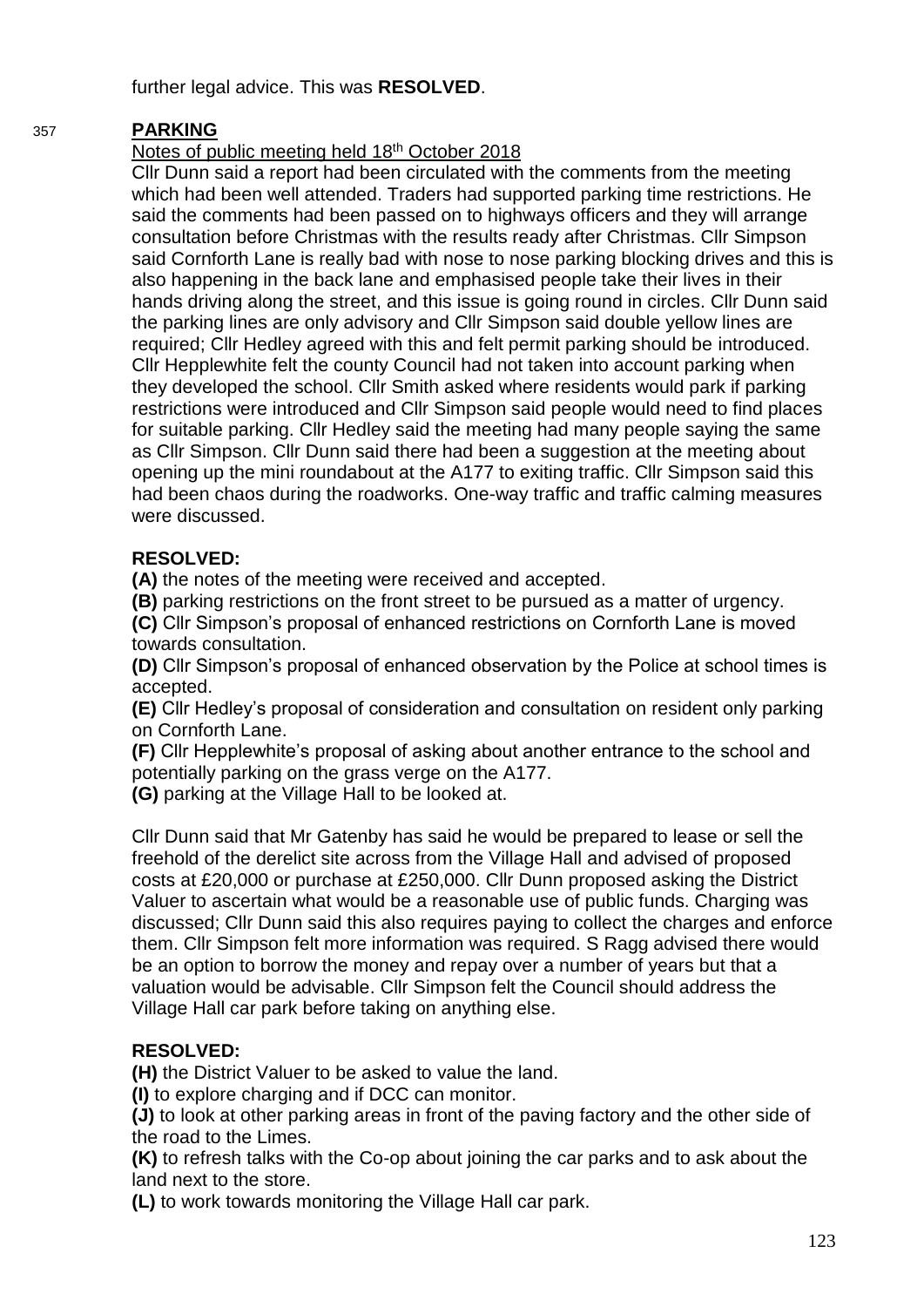Cllr Dunn said as the Clerk had reminded the Chair and Vice Chair about workload, these actions to be carried out by the Chair and Vice Chair in liaison with the Clerk.

**RESOLVED (M)** the meeting notes are received and noted.

Quarrington Hill parking verbal update Not discussed.

**RESOLVED** the information about parking be received and noted.

# 358 **COUNCILLORS' REPORTS OF THEIR ATTENDANCE AT MEETINGS/EVENTS ON BEHALF OF THE PARISH COUNCIL**

No reports received.

# 359 **YOUTH PROVISION**

Youth Service Action Plan A plan was not available.

Activities for children birth to school age No update provided.

## 360 **CLERK'S REPORT**

The Clerk had distributed a report for consideration.

**II RESOLVED (A)** the December Chronicle to be two double sided A3 sheets (8 pages in all).

Cllr Dunn also raised further items on the report.

**XM** Cllr Dunn passed on thanks to the Clerk for arranging for the railway line to be cut back; two emails have been received thanking the Council for this.

**XX** The Council's Volunteer Web Administrator may need a laptop; Cllr Dunn said the volunteer puts in many hours of voluntary work each month. Cllr Mills said his organisation may be able to donate one and he could help with specifications. Cllr Pounder said there is a scheme where old computers are sold cheaply. **RESOLVED (B)** the Clerk to progress and if necessary the Clerk is authorised to purchase necessary equipment as she deems appropriate.

It was further **RESOLVED (C)** that the Clerk's Report is received and noted.

# 361 **COMMITTEE MINUTES**

## Environment Committee Minutes

The minutes of the meeting had been circulated with the agenda.

Cllr Dunn pointed out minute E7 where members said they would provide feedback to the Clerk about the grounds maintenance contract and reminded members to do so.

Finance Committee Minutes

The minutes of the meeting had been circulated with the agenda.

**RESOLVED** the minutes are received and noted.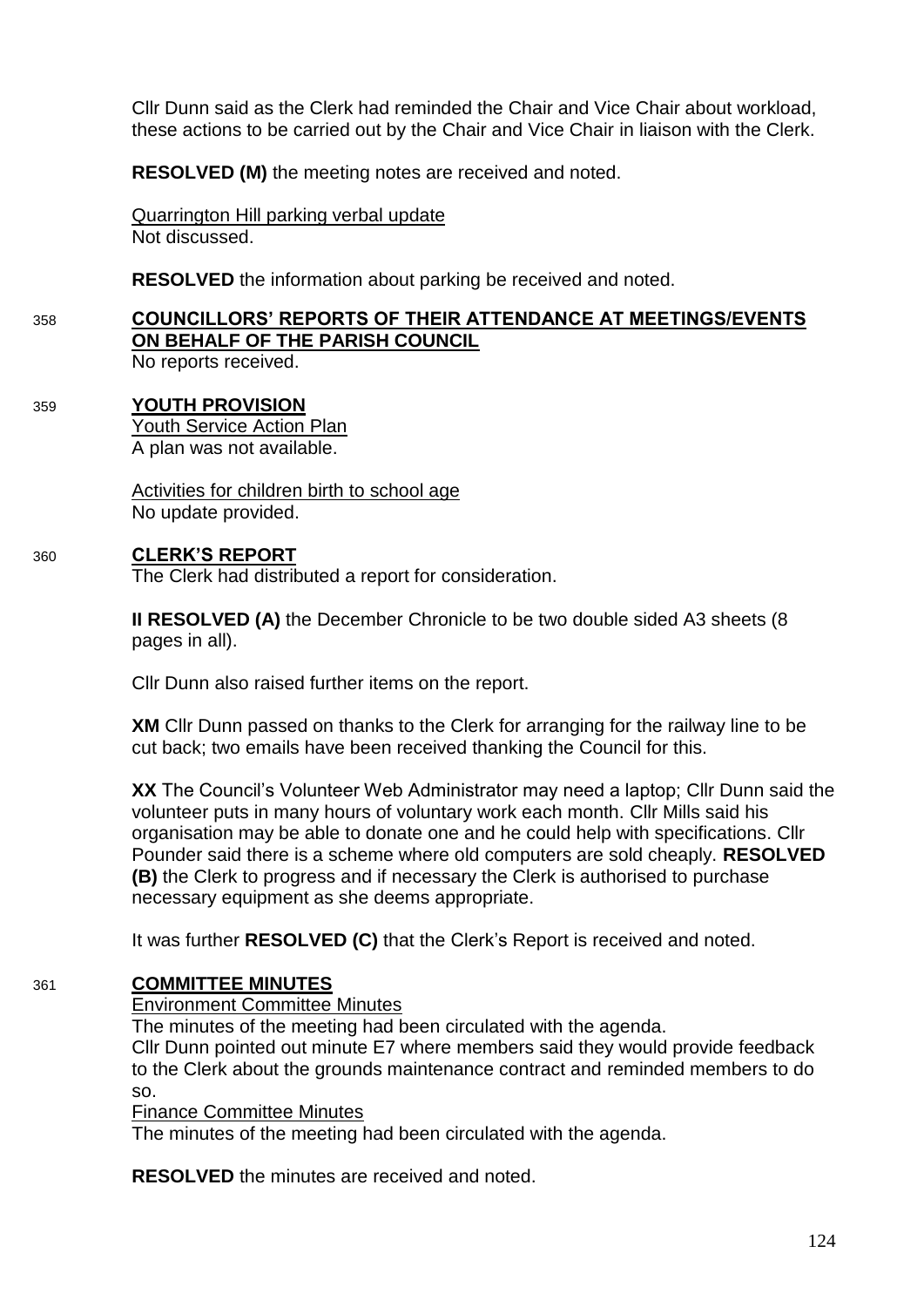# 362 **LONG TERM FUTURE OF COXHOE VILLAGE HALL**

Cllr Hepplewhite said she had requested this be added to the agenda as she is being asked what is happening with the Village Hall. Cllr Dunn said that the Village Hall is an autonomous body and not answerable to the Parish Council, but the Council supports community groups from a professional distance. Cllr Dunn proposed the Parish Council publicises the call for volunteers. Cllr Hepplewhite proposed speaking to the committee members about calling a public meeting which they would also attend, Cllr Pounder supported. **RESOLVED (A)** this is agreed.

Cllr Dunn proposed dealing with the Cricket Field following discussion on the budget; this was **RESOLVED (B)**.

# 363 **PARISH PLAN 3**

No update was provided.

364 **GROUNDS MAINTENANCE CONTRACT**

Cllr Dunn reminded what had been said at the Environment Committee that the contract may not need a great amount of updating and urged all Councillors to look at the document.

## 365 **REQUEST FOR FINANCIAL ASSISTANCE**

The Clerk had circulated a request from Quarrington Hill Banner Group for £80 of Section 137 funding which would help to provide a display box in the Community Centre for a Remembrance book. Cllr Simpson proposed agreeing this request and this was **RESOLVED**.

## 367 **FINANCIAL MATTERS**

Finance Report, Bank Reconciliation and Payment Schedule The Clerk had prepared a report. Members **RESOLVED (A)** the bank reconciliation is noted. **RESOLVED (B)** the employee wages are noted.

Cllr Dunn asked that the payments for the Tommies be added to the schedule for November. He said the money is already in the bank and is earmarked for other villages as per the Neighbourhood Budget application. Members **RESOLVED (C)** these payments to be made.

The following payments were submitted for approval:

| N <sub>0</sub> | Date of        | <b>Method</b>  | <b>Date</b>    | Payee        | <b>Description</b>      | <b>Amount</b> |
|----------------|----------------|----------------|----------------|--------------|-------------------------|---------------|
|                | <b>Invoice</b> | of             | <b>Payment</b> |              |                         |               |
|                |                | <b>Payment</b> | Due            |              |                         |               |
| 1              | N/A            | Bank           | 31.10.18       | <b>Staff</b> | Salaries                | £3,824.81     |
|                |                | Payment        |                |              |                         |               |
| 2              | N/A            | Direct         | On or after    | <b>NEST</b>  | <b>Employer Pension</b> | £54.51        |
|                |                | debit          | 11.11.18       |              | Contributions           | (Total)       |
|                |                |                |                |              |                         | payment       |
|                |                |                |                |              |                         | £119.93)      |
| 3              | N/A            | Bank           | N/A            | <b>HMRC</b>  | Employer's              | £687.07       |
|                |                | Payment        |                |              | Liabilities             |               |
| $\overline{4}$ | 11.10.18       | Direct         | On or after    | Vodafone     | 3 x mobile phones       | £71.79        |
|                |                | debit          | 25.11.18       |              |                         |               |

November Payments Due: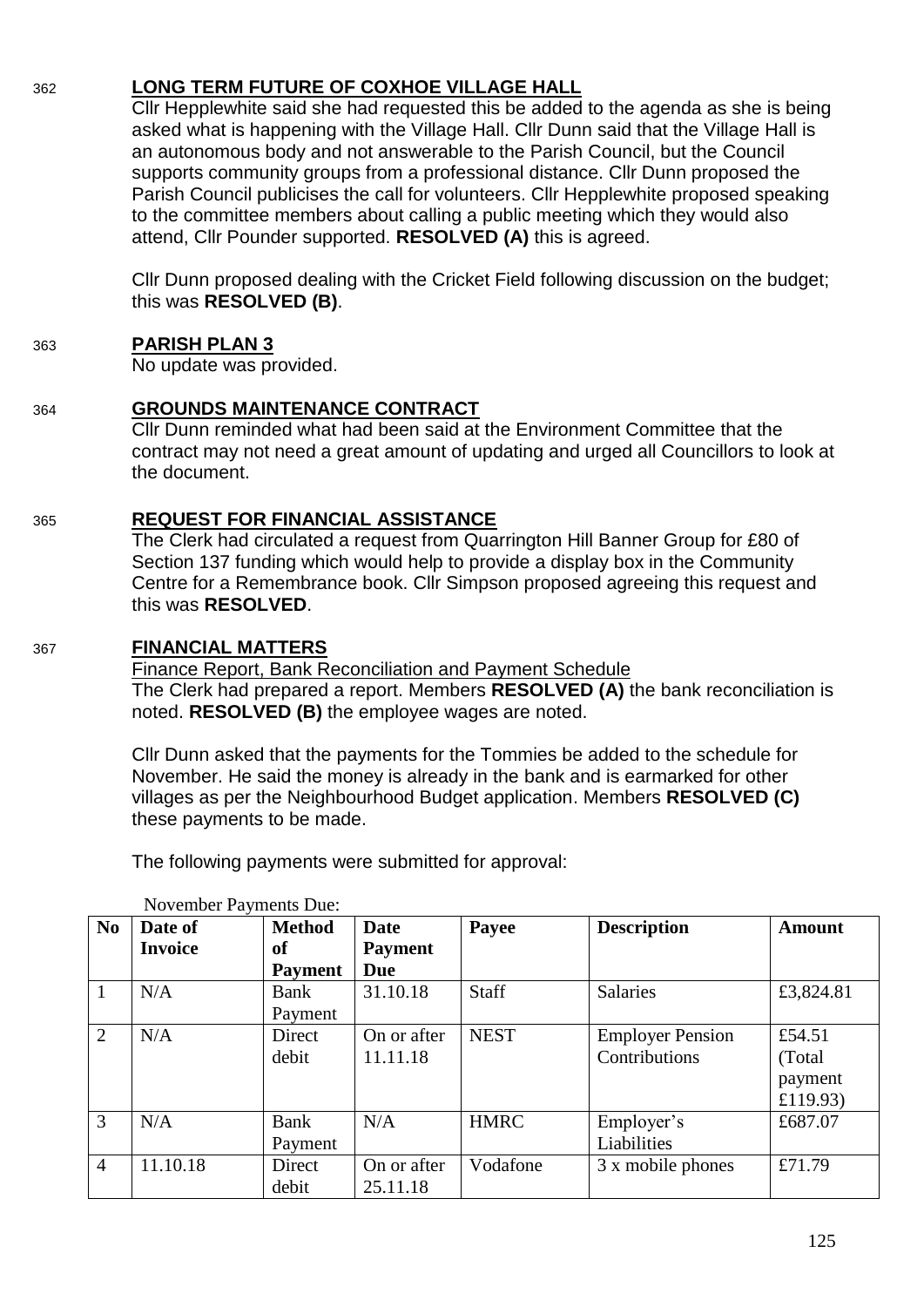| 5              |          | Direct<br>Debit        | After<br>07.11.18 | <b>BT</b>                                | Landline & internet                                       | £36.24  |
|----------------|----------|------------------------|-------------------|------------------------------------------|-----------------------------------------------------------|---------|
| 6              | 19.10.18 | Direct<br>Debit        | After<br>28.11.18 | Mastercopy                               | <b>Remote Billing</b>                                     | £69.85  |
| $\overline{7}$ | 29.10.18 | <b>Bank</b><br>Payment | By<br>28.11.18    | Altogether<br>Greener                    | Monthly grounds<br>maintenance $+2$<br>cricket pitch cuts | £965.70 |
| 8              | 12.10.18 | <b>Bank</b><br>Payment | <b>ASAP</b>       | Thinford<br><b>Nurseries</b>             | Sept watering<br>Coxhoe & Q Hill                          | £810.00 |
| 9              | 04.10.18 | <b>Bank</b><br>Payment | <b>ASAP</b>       | The<br>Coronation<br>Press               | Chronicle                                                 | £692.00 |
| 10             | 22.10.18 | Bank<br>Payment        | <b>ASAP</b>       | <b>DCC</b>                               | <b>Event Licence</b><br>Fireworks                         | £50.00  |
| 11             | 31.10.18 | Direct<br>Debit        | 15.11.18          | <b>ITC</b> Service<br>Ltd                | Security for 2 laptops                                    | £12.00  |
| 12             | 29.10.18 | <b>Bank</b><br>Payment | 28.11.18          | Altogether<br>Greener                    | <b>Wildflower Planting</b>                                | £816.00 |
| 13             | 31.10.18 | <b>Bank</b><br>Payment | 30.11.18          | Pitchcare                                | Wildflower seeds                                          | £129.60 |
| 14             | 21.10.18 | Bank<br>Payment        | Asap              | <b>Eden Dene</b><br><b>Tree Services</b> | <b>Emergency Tree</b><br>Works                            | £50.00  |

Please note prices are gross, where VAT applies.

Payments already made and brought to Council for noting:

| N <sub>o</sub> | Date of        | <b>Method of</b> | Payee       | <b>Description</b>                      | <b>Amount</b> |
|----------------|----------------|------------------|-------------|-----------------------------------------|---------------|
|                | <b>Payment</b> | <b>Payment</b>   |             |                                         |               |
| $\mathbf{1}$   | 01.11.18       | <b>Bank</b>      | <b>SLCC</b> | 11 <sup>th</sup> Edition Local Councils | £103.99       |
|                |                | Payment          |             | Administration                          |               |
| $\overline{2}$ | 30.10.18       | <b>Bank</b>      | Flowers by  | Flowers                                 | £15.00        |
|                |                | Payment          | Michel      |                                         |               |
| 3              | 30.10.18       | Bank             | <b>ITC</b>  | Remote support fee                      | £54.00        |
|                |                | Payment          | Service     |                                         |               |
|                |                |                  | Ltd         |                                         |               |
| $\overline{4}$ | 30.10.18       | <b>Bank</b>      | Employee    | <b>HDMI</b> Lead                        | £9.99         |
|                |                | Payment          | 15          |                                         |               |
| 5              | 08.10.18       | <b>Bank</b>      | Flamingo    | Group Admission                         | £435.00       |
|                |                | Payment          | Land        |                                         |               |
| 6              | 17.10.18       | <b>Bank</b>      | Overlander  | 24 seater coach                         | £300.00       |
|                |                | Payment          | Ltd         |                                         |               |
| $\overline{7}$ | 02.11.18       | <b>Bank</b>      | T&A         | Payroll Fees                            | £81.00        |
|                |                | Payment          | Dixon       |                                         |               |
| 8              | 02.11.18       | <b>Bank</b>      | Cllr Dunn   | 2 x slip-on cover for speaker           | £17.90        |
|                |                | Payment          |             | from Amazon                             |               |
| 9              | 02.11.18       | <b>Bank</b>      | Cllr Dunn   | Order from Glowsticks.co.uk             | £521.63       |
|                |                | Payment          |             |                                         |               |

**RESOLVED (D)** the Finance report is received and noted.

# Budget

Cllr Dunn said the budget had been considered in some detail at the Finance Committee meeting. He explained there is £1000 excess in the office hire projections. He felt the insurance would need to be paid in this financial year and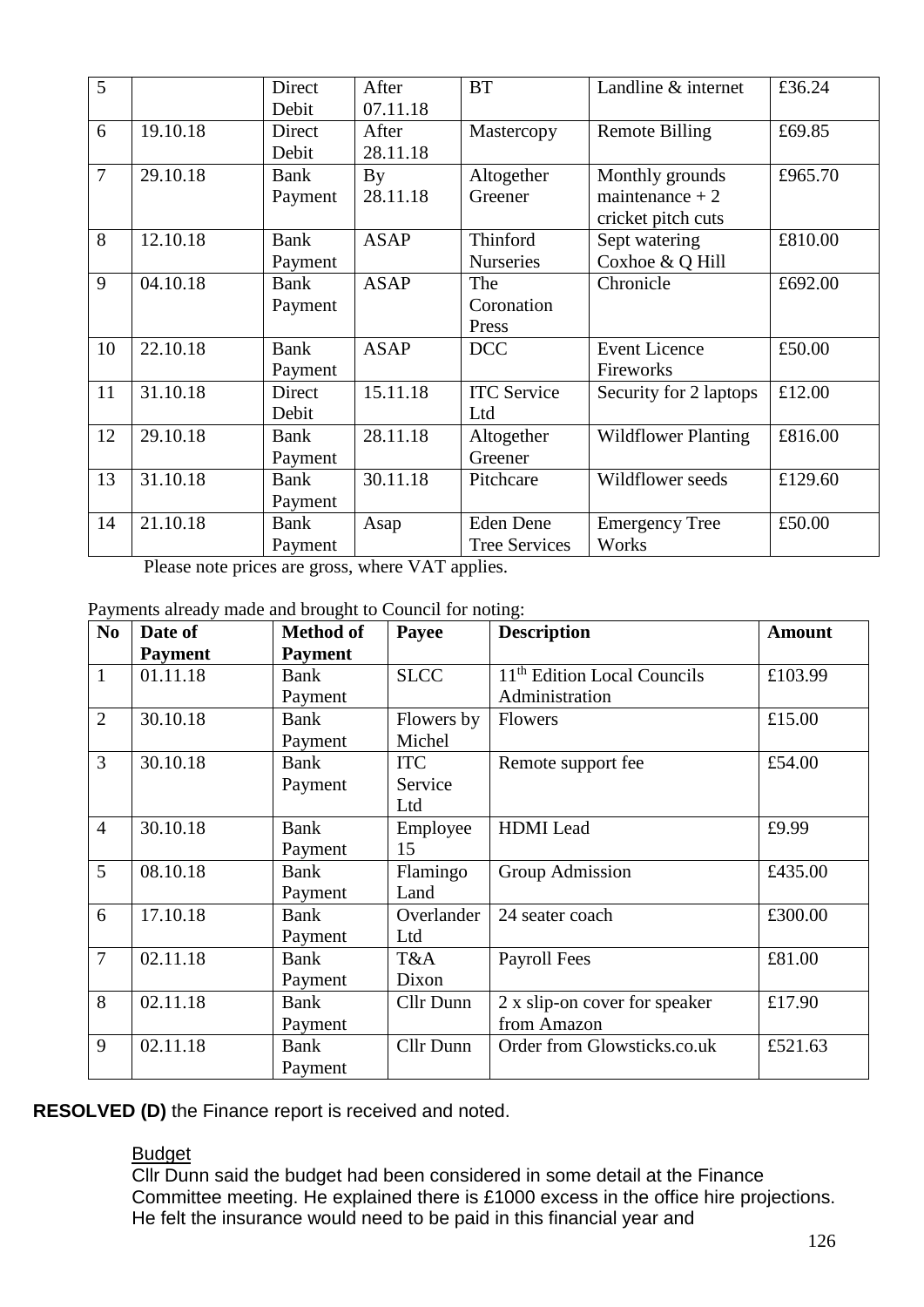Coxhoe and Quarrington Hill open spaces the projected is not committed. The budget for the noticeboard is not committed and the youth hire charges for the next financial year have already been spent. He explained that some reserves would be used under the current projection. Cllr Dunn explained the proposed electricity supply.

**RESOLVED (E)** the budget is noted with thanks to the Clerk.

# 368 **COXHOE CRICKET FIELD**

Cllr Dunn advised that quotes have been received for asbestos removal ranging from £5,000 to £13,000. He said that the Council was successful in receiving £7,022 funding from the AAP for the work to be carried out in conjunction with East Durham College; the Parish Council would need to contribute £8,275. The Cricket Club have agreed the terms of the proposed lease. Further work would still be required to get the surface up to speed but there are other grants which can be tapped into. Cllr Dunn has had interest in using the field. Cllr Dunn felt using the uncommitted budget items identified above under Budget, the contribution is achievable. Cllr Pounder asked for the bottom line figure of what the Parish Council would need to contribute. Cllr Dunn said the promise is only the AAP funding and the offer of college support. Cllr Mills asked about demand and the pitch surface, and the long term budget implications. Cllr Hedley felt much would be gained and that housing development would not be able to take place. Cllr Hepplewhite thought different sports federations could use and develop the field. Cllr Pounder also asked about demand.

At 8.30pm the Chair requested members' agreement, as per Standing Order 3(v), to extend the meeting beyond the standard 2-hour period.

**RESOLVED (A)** that Standing Order 3(v) be invoked and the meeting continue.

**RESOLVED (B)** the report is noted. **RESOLVED (C)** the asbestos removal quotes reported are noted. Cllrs Mills and Pounder questioned the differences between the quotes. Cllr Mills expressed concerns over vandalism; Cllr Dunn said it would be covered under Council insurance. Cllr Mills asked if the lease terms could be renegotiated. **RESOLVED (D)** the AAP funding to be accepted. **RESOLVED (E)** one additional quote to be requested; quotes to be considered and the cheapest quote which removes all asbestos from the site is to be accepted and progressed. **RESOLVED (F)** any additional asbestos support to be explored with Durham County Council. **RESOLVED (G)** the ten-year cricket field lease and easement over access to be progressed with the solicitor and the trustees. **RESOLVED (H)** liaise with pest control, asbestos contractors and the college to make progress. **RESOLVED (I)** explore all potential uses of cricket ground and pavilion. **RESOLVED (J)** explore setting up of Coxhoe cricket club for children. **RESOLVED (K)** all actions delegated to Chair and Vice Chair in liaison with the Clerk.

# 369 **PLANNING & CORRESPONDENCE REPORTS**

# **Planning Requests**

| <b>Application</b> | <b>Applicant</b> | <b>Location</b> | <b>Proposal</b> | <b>Electoral</b> | <b>Case Officer</b> |
|--------------------|------------------|-----------------|-----------------|------------------|---------------------|
| Number             |                  |                 |                 | <b>Ward and</b>  | and Expected        |
|                    |                  |                 |                 | <b>Parish</b>    | <b>Decision</b>     |
|                    |                  |                 |                 |                  | Level               |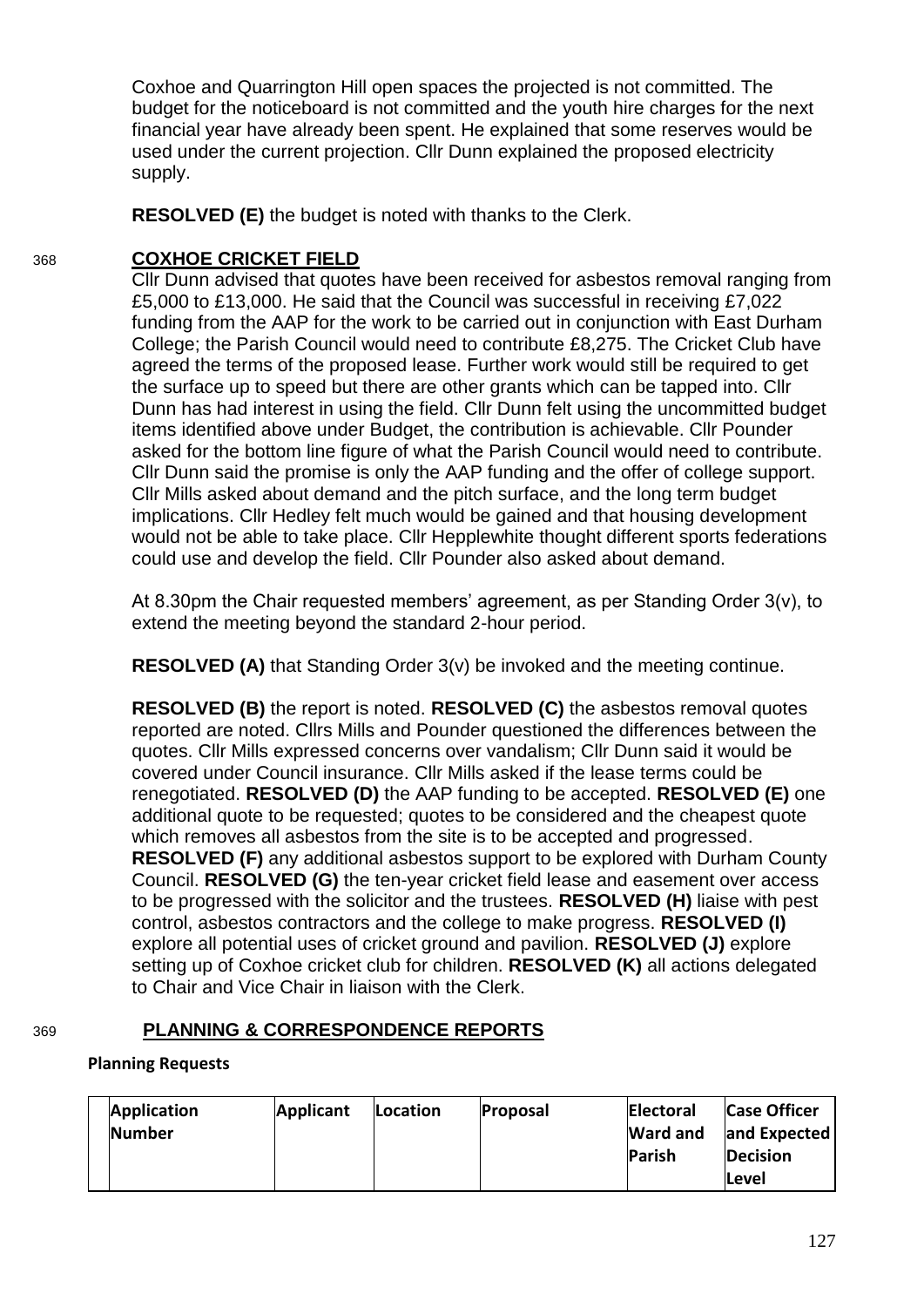| $1$ DM/18/02795/FPA | Mr Oscar       | 68 & 70 | Conversion of 1        | Coxhoe | Allan Fenwick |
|---------------------|----------------|---------|------------------------|--------|---------------|
|                     | <b>Stanton</b> | Welfare | $ no.$ dwelling into 2 |        |               |
|                     |                | Terrace | no. dwellings          | Coxhoe | Delegated     |
|                     |                | Coxhoe  |                        |        |               |
|                     |                | Durham  |                        |        |               |
|                     |                | DH6 4DS |                        |        |               |

#### **Approved Decisions**

None.

#### **Withdrawn Applications**

| Number & Applicant         | Location                   | Proposal                                                    |
|----------------------------|----------------------------|-------------------------------------------------------------|
| DM/18/01991/FPA Mr William | Hill Top Farm Front Street | Demolition of existing                                      |
| Foord                      |                            | Quarrington Hill Durham DH6   farmhouse and construction of |
|                            | 4RB                        | replacement dwelling.                                       |

**RESOLVED (A)** the planning information is noted with no comments made.

#### **Correspondence Received**

|   | <b>Date</b>     | <b>Received</b> | Summary                                | <b>Action</b>               |
|---|-----------------|-----------------|----------------------------------------|-----------------------------|
|   | <b>Received</b> | lFrom           |                                        |                             |
|   | 3.10.18         | DCC Regen       | Hedge Trimming/Access King's           | Forwarded to Cllrs 4.10.18  |
|   |                 | Dept            | Wood                                   |                             |
| 2 | 22.10.18        | <b>Durham</b>   | Nativity Invitation                    | Forwarded to Cllrs 28.10.18 |
|   |                 | Cathedral       |                                        |                             |
| 4 | 18.10.18        |                 | DCC Highways Road Closure Metal Bridge | Forwarded to Cllrs 28.10.18 |

Members **RESOLVED (B)** the correspondence is received and noted.

#### **Bulletins received**

|    | <b>Date</b><br><b>Received</b> | Received<br><b>IFrom</b> | Summary                     | <b>Action</b>               |
|----|--------------------------------|--------------------------|-----------------------------|-----------------------------|
| 11 | 19.10.18                       | <b>INALC</b>             | NALC Spring Conference 2019 | Forwarded to Cllrs 28.10.18 |
|    | $ 2 $ 24.10.18                 | <b>DCC</b>               | National Tree Week          | Forwarded to Cllrs 28.10.18 |

**RESOLVED (C)** the bulletins are received and noted.

# 370 **EVENTS**

WW1 Commemorations including Battle's Over

Cllr Simpson has taken on organisation of Coxhoe's Beacons event and it is almost all organised. Cllr Mills said he is to escort the Deputy Lieutenant at Quarrington Hill. Fireworks (debrief)

Cllrs said it was a brilliant event and felt there had been excellent feedback. Cllr Hepplewhite felt it has increased community cohesion and there had been a great atmosphere and would like to see joint village events. Cllr Pounder said it had become too big to handle the fireworks display at Quarrington Hill and asked about cost. Cllr Simpson said £384.63 was collected and that over £500 has been raised from the sales of glow sticks etc. The Kids Disco is to buy the remaining stock. Cllr Simpson felt the